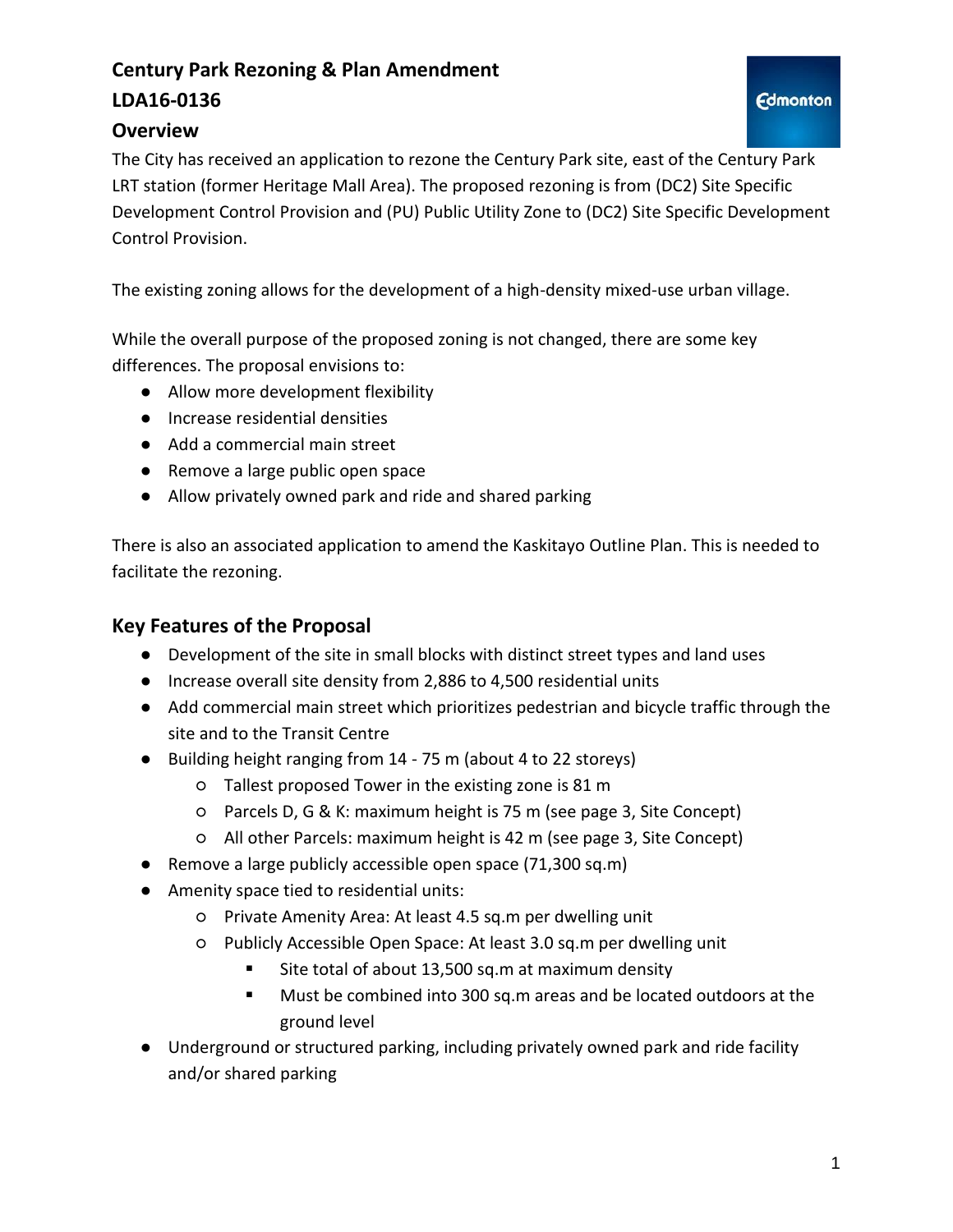## **Century Park Rezoning & Plan Amendment LDA16-0136**

#### **Rezoning Map**



#### **What is changing?**

#### **Area 1:**

- More development flexibility
- Increase the residential density from 2,886 to 4,500 residential units
- Remove a central water feature
- Add a commercial main street
- Add more bicycle parking
- Allow privately owned park and ride and shared parking

#### **Area 2:**

- This area will remain regulated as is
- This area needs to be rezoned to allow for the continued use of the existing developments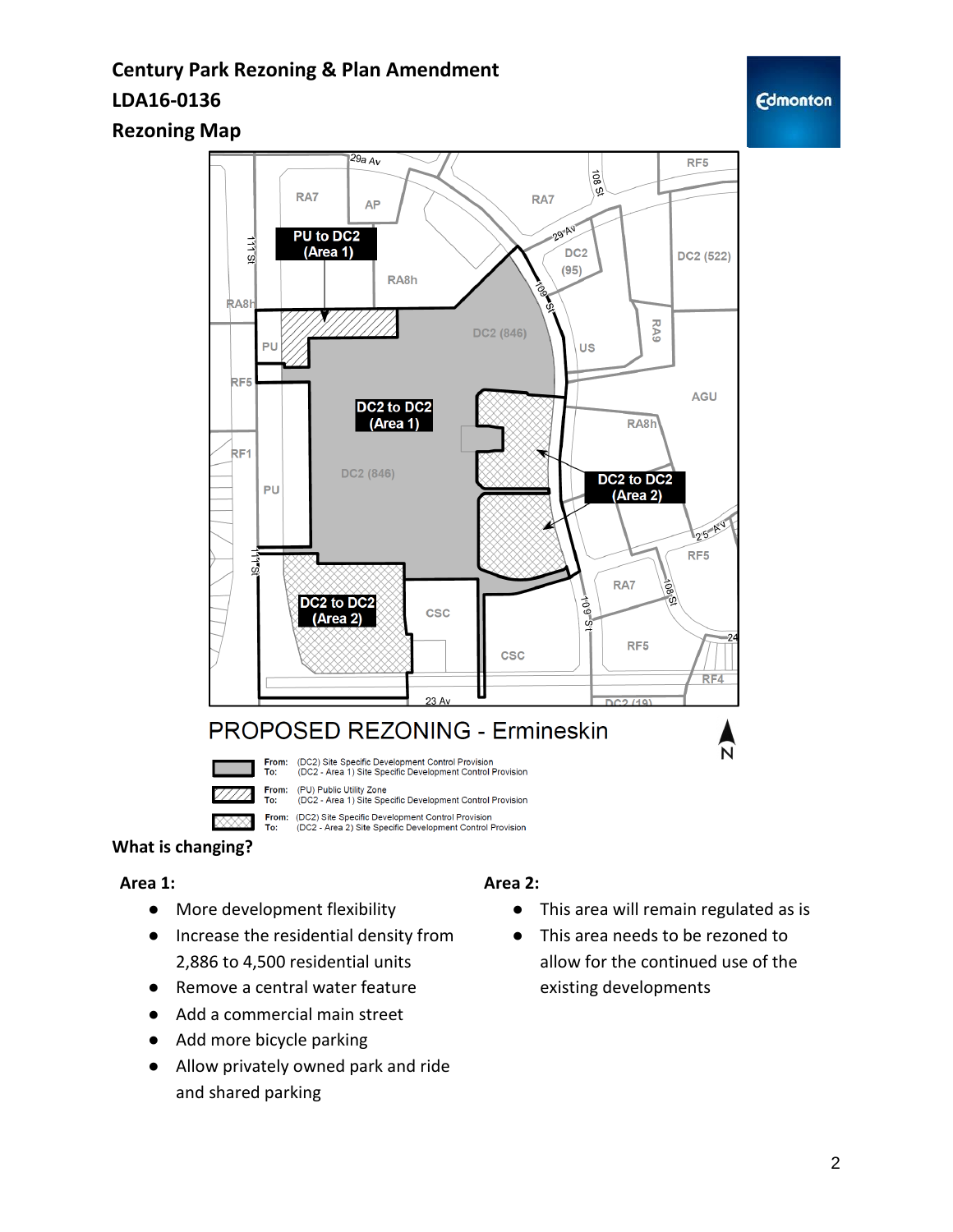### **Century Park Rezoning & Plan Amendment LDA16-0136**

#### **Site Concept & Street Network**

#### **Primary Street**

- Pedestrian-oriented ● Active retail &
- entertainment uses
- Fully or partially closed to traffic
- Central median for use as public space
- Major north-south connection and access point to the site from 109 Street and 23 Avenue

#### **Secondary Streets**

● Support residential and mixed use development Access locations for parkades and service vehicles

**Edmonton** 

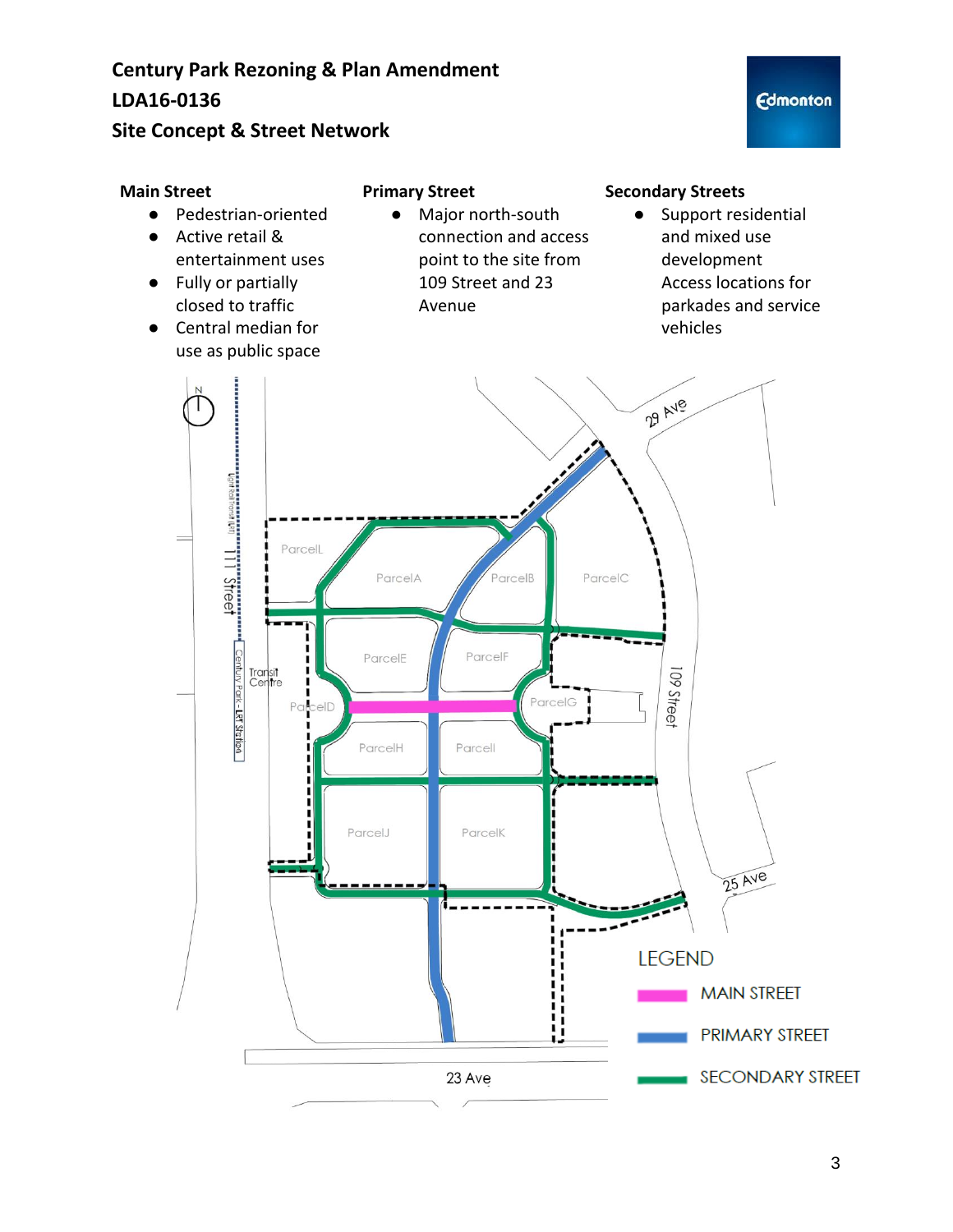

#### **For more information:**

www.edmonton.ca/CenturyParkRezoning

#### **Contact:**

Kyle Witiw, Planner Southwest unit, Planning Coordination City Planning | Sustainable Development T. 780.442.4308

E. kyle.witiw@edmonton.ca

#### **PLEASE REMEMBER TO FILL OUT THE COMMENTS SHEET PROVIDED**

Your feedback helps us understand important issues, details that need attention, and how to improve or respond.

Thank you!